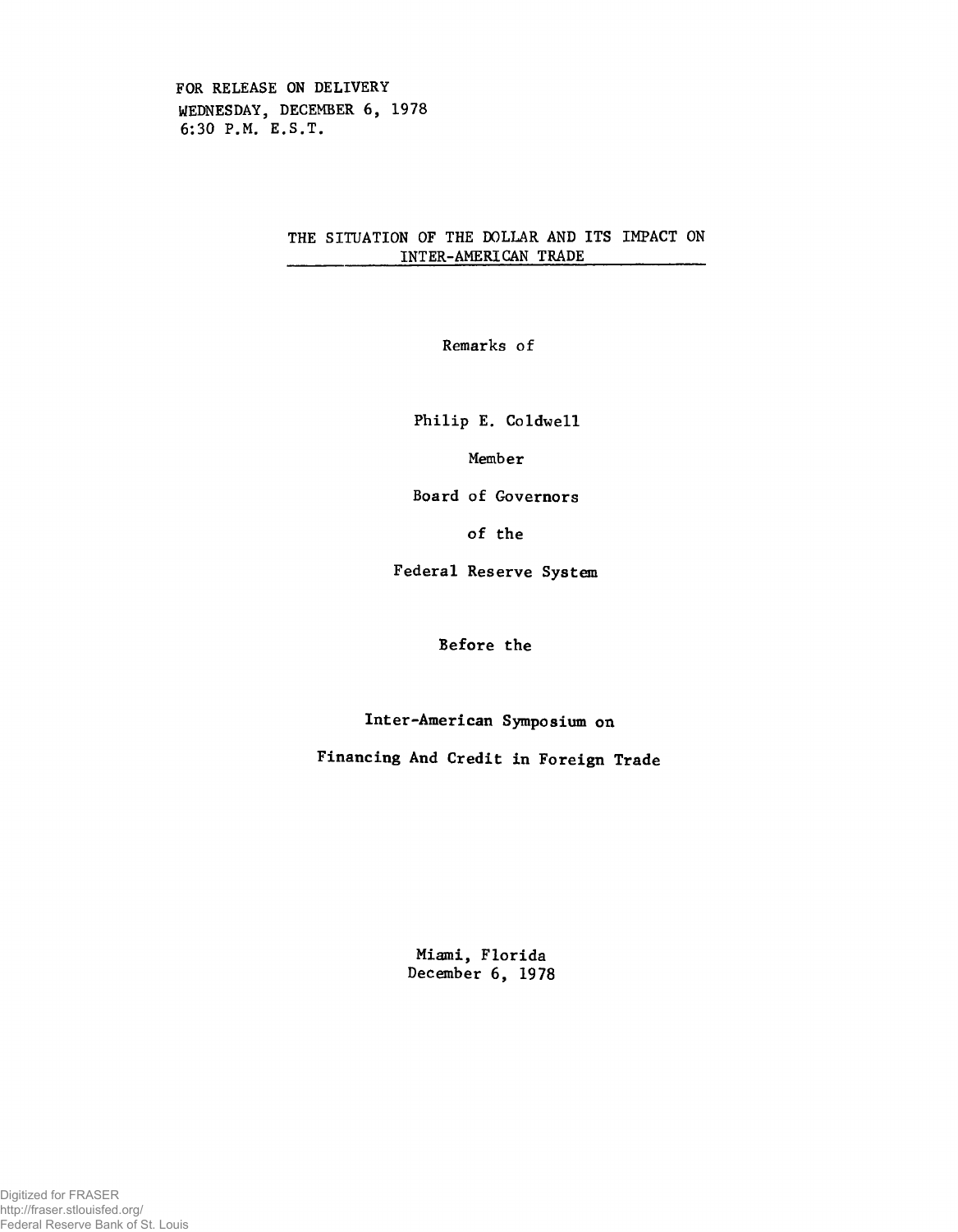From August of 1977 to last November 1 we witnessed a precipitous decline in the international value of the dollar and a corresponding escalation of the exchange values of a number of foreign currencies - notably the Japanese yen, the Swiss franc and the German mark. Over that period, to the low point for the dollar on October 30, the weighted average value of the dollar against ten leading foreign currencies dropped by over 20 per cent. That is an enormous change far exceeding any differential in inflation rates. Over the same period the yen rose over 50 per cent against the dollar, the Swiss franc jumped by 64 per ccnt, and the German mark by 34 per cent. Moreover, countries whose currencies were appreciating against the dollar bought over \$30 billion in an effort to stabilize exchange markets and resist further appreciation.

These are extraordinary changes in exchange rates in little over a year, clearly symptomatic of serious imbalances and uncertainties in international economic relationships. I would like to explore with you today some of the factors underlying those developments, as well as the remedies that have been set in motion by recent actions here and abroad.

Perhaps the most important underlying factor has been the discrepancy between the rate of economic growth in the United States and in other industrial countries since the recession of 1975. In the case of the United States we have seen sustained growth, with industrial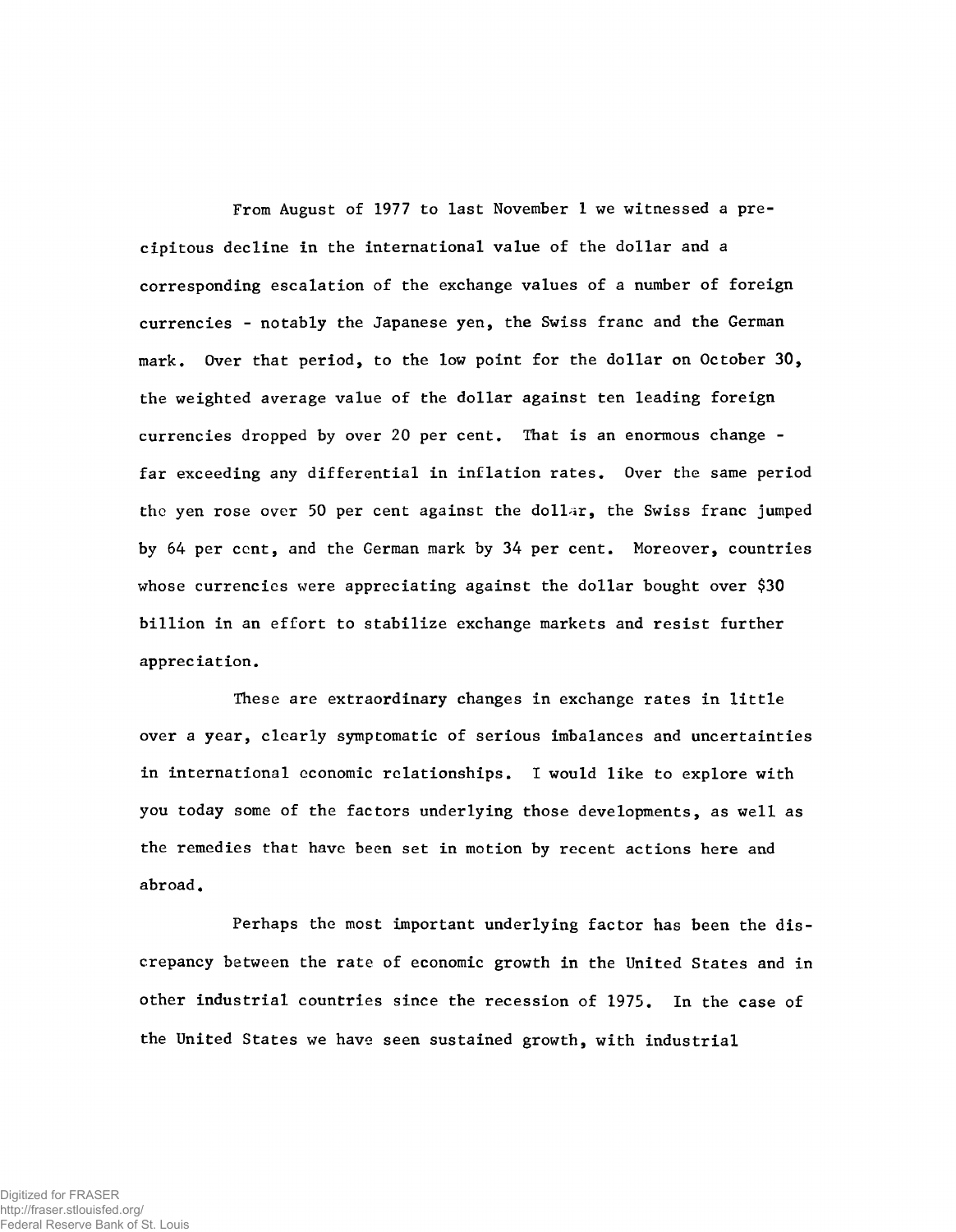production now 25 per cent above the 1975 low, and 7 per cent above the level in the third quarter of 1977 when the decline of the dollar began. In the six leading foreign industrial economies, industrial production is about 15 per cent above the recession lows, and the rise since the third quarter of 1977 has been only 3 per cent. An even greater difference shows up in the employment data-- over the past two years we have absorbed 6 million new workers into the labor force, and have reduced the unemployment rate from 7-1/2 per cent to 6 per cent. In the six foreign economies aggregate unemployment has risen throughout this period. While excess capacity has gradually been reduced in the United States, and we are probably close to effective capacity in a number of sectors, the general picture in industries abroad has been one of continued substantial excess capacity. This difference in economic performance has been a major factor in the greatly enlarged trade deficits of the United States.

 $-2-$ 

Another factor in the decline of the dollar has been our difficulty in bringing inflation under control. From the third quarter of last year to the third quarter of 1978 consumer prices in the United States rose by 8 per cent; in recent months the rate of increase has been 10 per cent. At the other end of the spectrum, consumer prices in Germany, Switzerland and Japan are only between 1 and 4 per cent higher than they were a year ago, and they have not tended to accelerate in recent months. These discrepancies in inflation rates are magnified as they work through the economic system. They offset some of the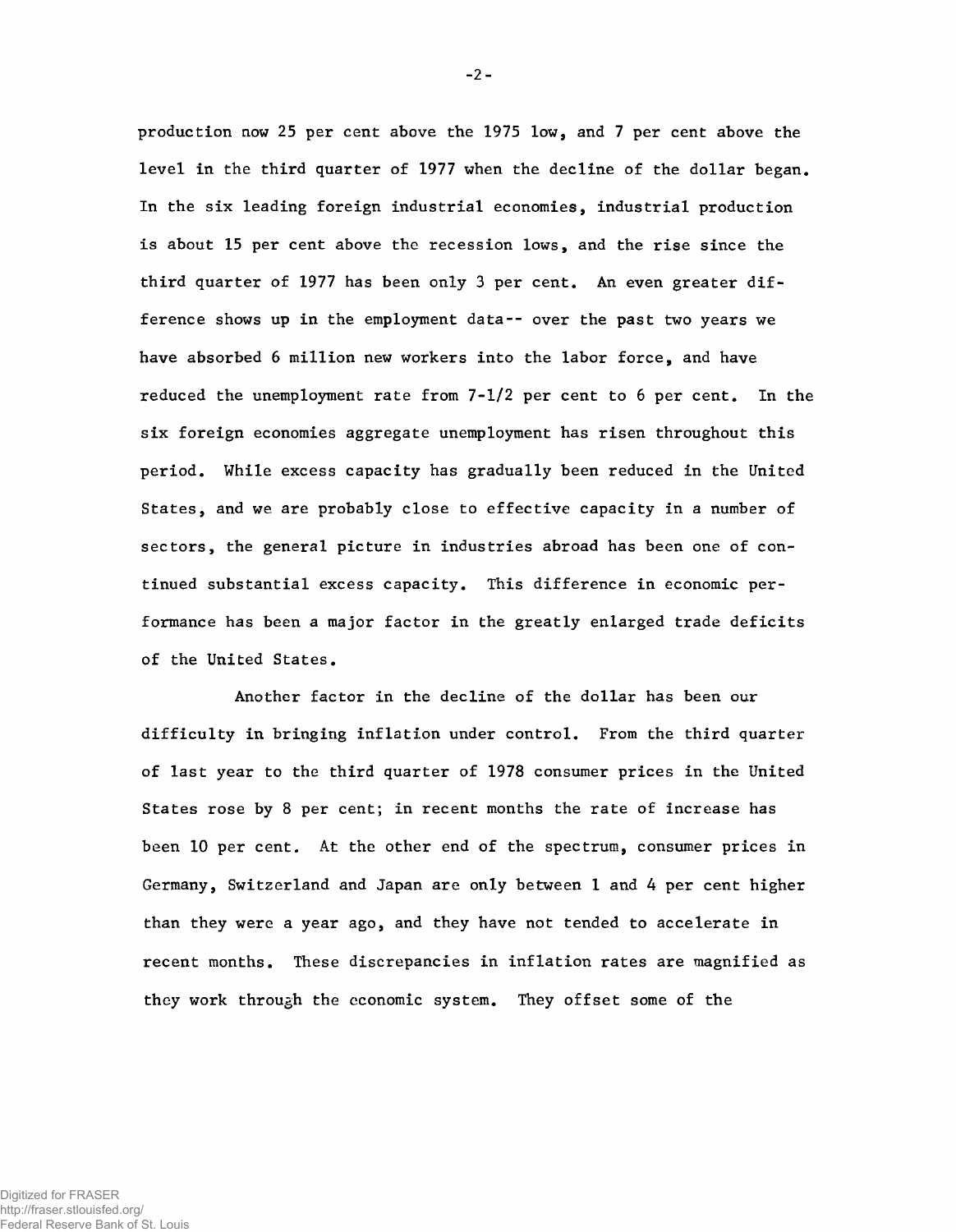competitive advantage gained through the steep depreciation of the dollar, they lead to expectations of further appreciation of the currencies of the less-inflationary countries, which feeds back into further pressure on the dollar, and the changes in the exchange rates themselves reduce the pressure of price inflation in appreciating countries while making the problem of the United States even more severe.

A third factor is our failure to take measures to curtail fuel imports. As you know, those imports jumped from about \$8 billion a year prior to the price increase in 1973 to about \$45 billion in 1977. Last year the entry of Alaskan oil into the picture gave us a temporary levelling off in the rate of imports, but right now such imports are estimated to be back to the \$45 billion level, and we face the prospect of rising quantities and prices in the year ahead. It is true that we are beginning to move toward a more effective energy policy, but implementation will take time, and in the interim exchange markets will be influenced by the fact that we must find the means to pay for these imports.

The economic developments that I have described bear directly on our trade balance --probably the most widely watched indicator of our international economic vitality. Over the past few years our international trade record has been disastrous --as recently as the first half of 1976 our trade deficit was about a \$6 billion annual rate; by the third quarter of 1977 the deficit rate was \$29 billion, and it ballooned

-3-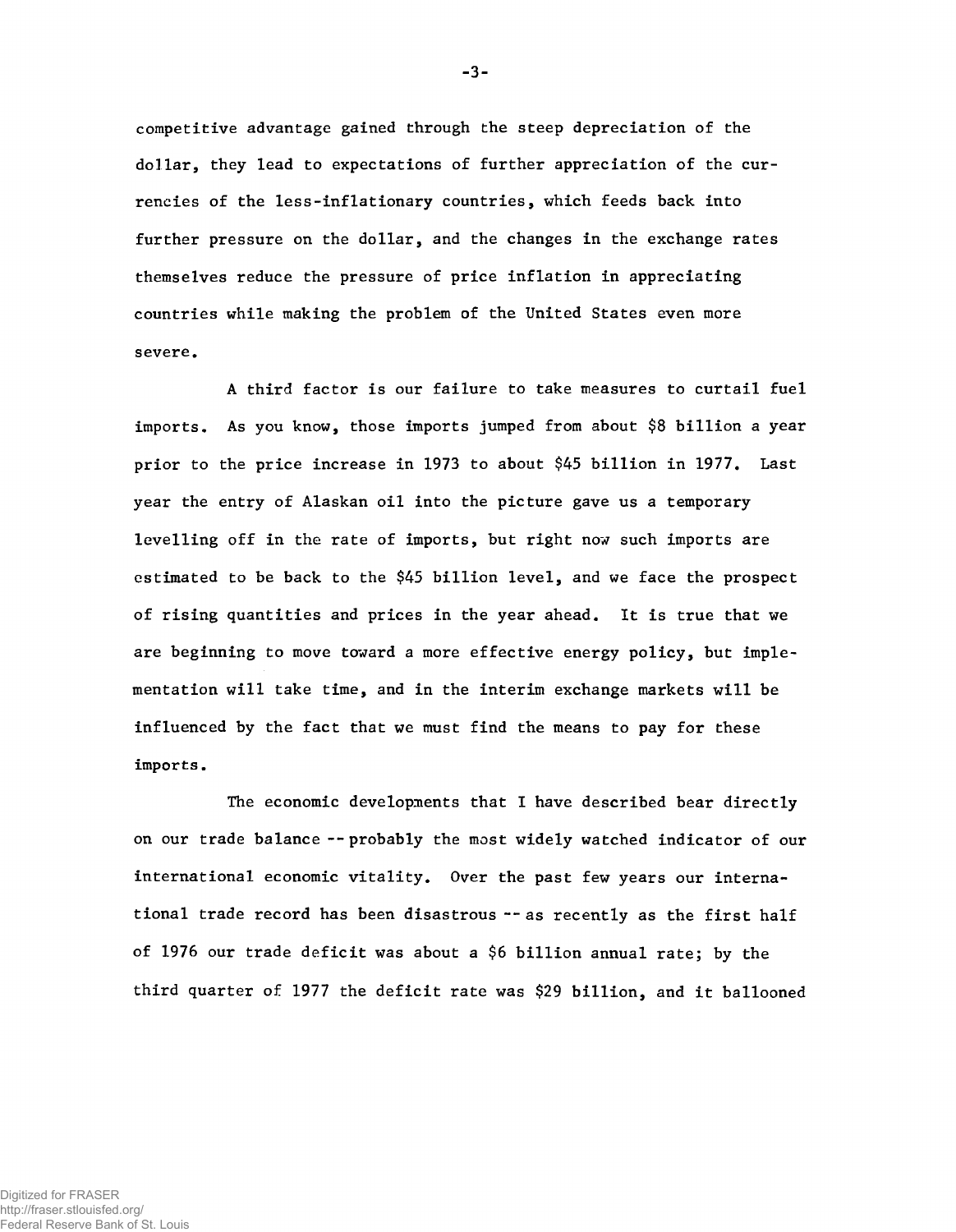to a rate of over \$40 billion in the fourth quarter of 1977 and the first quarter of this year. Deficits like these clearly undermined market confidence in the future of the dollar. At present the deficit rate is down to about \$31 billion, and we expect it to decline considerably next year. Nevertheless, deficits of this size continue to unsettle exchange markets.

Let us look at some of the major changes in exports and imports that make up the \$22 billion rise in the deficit from 1976 to the present. Exports over that period rose by \$34 billion, while imports increased \$55 billion. On the export side agricultural products have done well- advancing about \$9 billion, with volume up about one third and prices up only slightly. Non-agricultural exports, however, have not done so well. While prices of such exports rose by about 17 percent, until the most recent months their volume was scarcely above the 1976 levels and in fact was no higher than it was in 1974, This is a clear indication of the impact of the slow recovery in economic activity abroad - especially in the investment sectors that are so important for our exports of capital goods.

We see an even stronger consequence of the difference in economic performance when we look at what has happened to our imports. As I noted above we had a temporary reduction in fuel imports when Alaskan oil started to come in, but our fuel imports now are about \$19 billion higher at an annual rate than they were in 1976. It is in the non-oil imports, however, that the greatest jump has occurred -- from about

 $-4 -$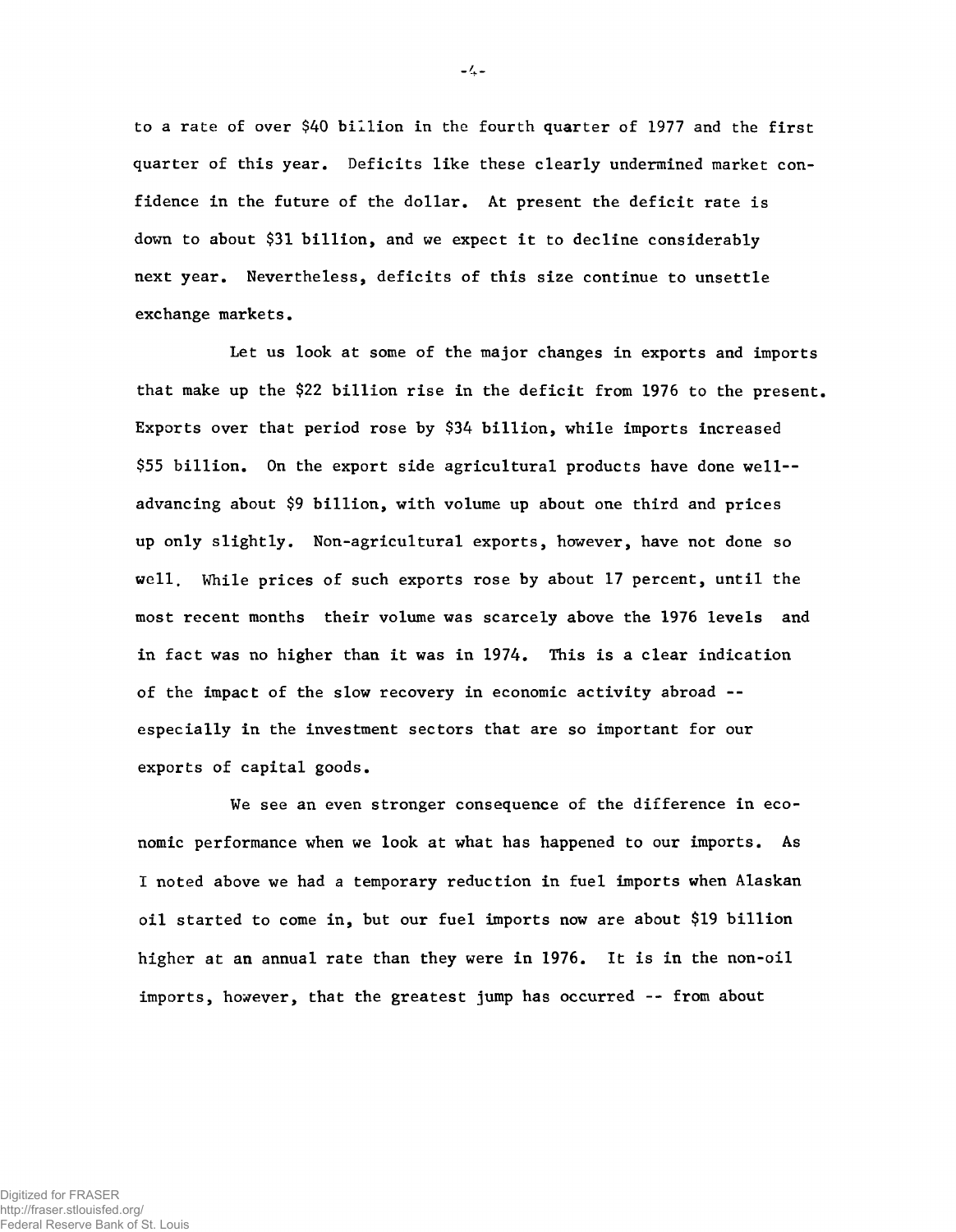\$90 billion in 1976 to a current rate of over \$125 billion. Over that period *we* have had a 25 per cent increase in the volume of non-oil imports, and about a 20 per cent increase in prices. The bulge in the volume of imports covered a broad spectrum of products -- basic materials and metals, such as steel, as well as foods, capital goods, autos, and all kinds of consumer goods.

Some of the explanation for this surge in imports is selfevident -- the rising level of demand in the United States coupled with excess productive capacity abroad. In the earlier part of the period the dollar was relatively strong and this helped to accelerate exports to the United States. There are also the intangibles-- the export orientation of major industries abroad, the slide in productivity here relative to foreign experience, and perhaps the foreign non-tariff barriers against U.S. goods which have had a greater effect than the ones we imposed. I hope that the current multilateral trade negotiations will succeed in reducing those barriers so that we do not adopt the ultimately self-defeating tactic of reciprocal protectionism.

Just as we can find an explanation for the weakness of the dollar in the trade deficits of the United States, we can find much of the explanation of the strength of the German mark and the Japanese yen in the trade balances of these countries. In the case of Germany, the trade surplus was \$13-1/2 billion in 1976, but is now at an annual rate of over \$22 billion. For Japan the trade surplus was just under \$10 billion in 1976 while it is currently at a rate of about \$27 billion. These enormous contrasts with the U.S. experience are simply not compatible with stable exchange rates.

- **5** -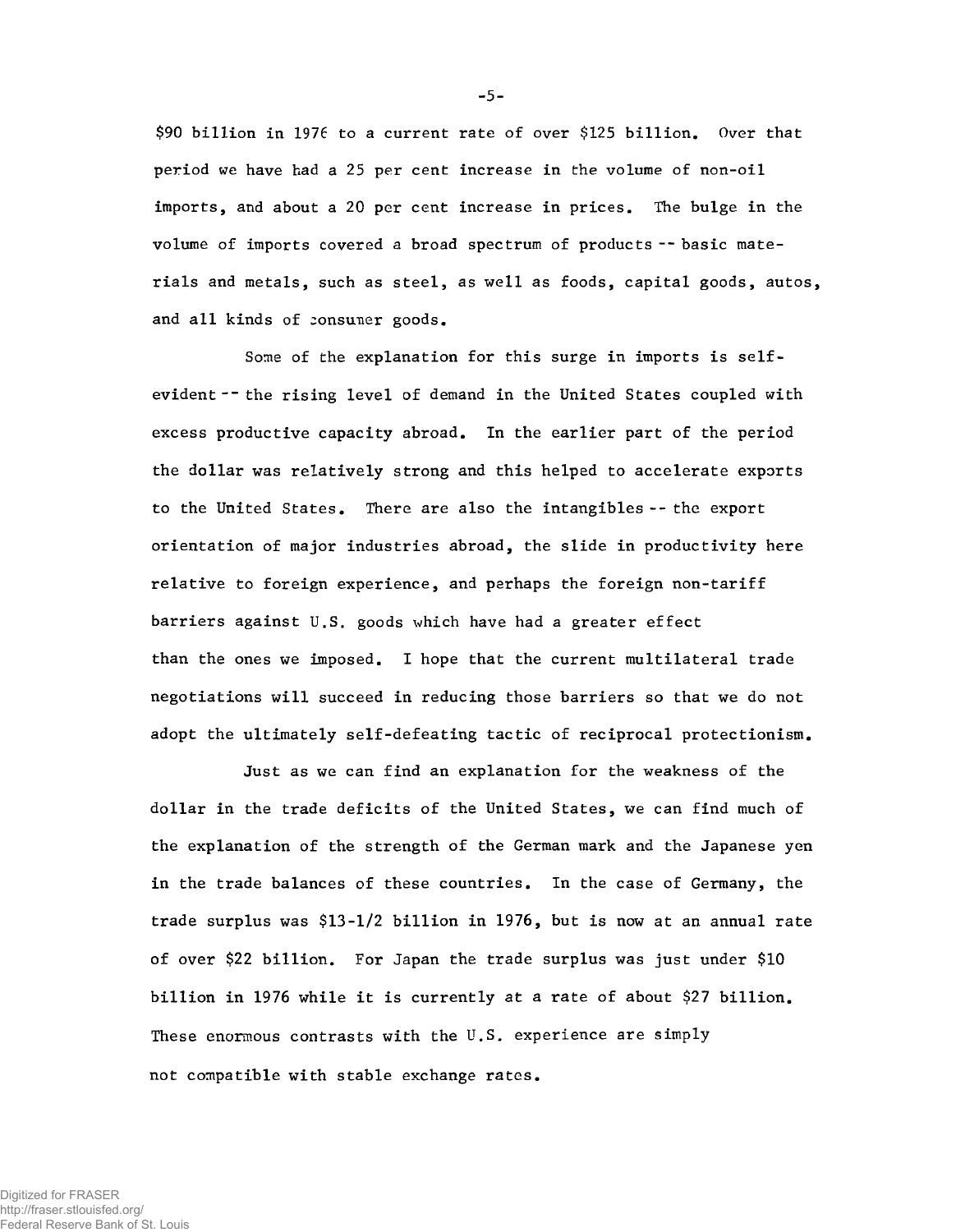While the trade imbalances set up expectations of exchange rate changes, the size and the speed of pressures on exchange rates are  $a$  reflection of the huge fund of liquidity ready to shift from dollar assets to other assets. I would not want to overstate this problem by citing data on the gross size of the Euro--dollar markets. After all, a large part of the recorded balances is interbank business rather than asset holdings or liabilities of ultimate lenders and borrowers. It should be remembered that most of the participants on both sides of the market are foreign --which means that an attempt by holders of Euro-dollar deposits to shift into other currencies must be accommodated largely by running down dollar-denominated credits to foreign borrowers. However, even though some measures of the stock of dollars available for rapid conversion into foreign currencies may be exaggerated, there can be no doubt that the amount of liquidity available to both Americans and foreigners is enormous. Moreover, massive short-term pressures can be brought to bear merely by shifting the terms of payments for goods and services -- the so-called leads and lags. Thus the potential for shifting away from dollar assets is sizeable and constitutes a destabalizing overhang which will threaten exchange rate relationships until measures are taken to reassure the public that the dollar's purchasing power will not erode further.

The President announced on November 1 a program designed to be powerful enough to convince the market that the dollar would not be allowed to drop further. Briefly summarized, the major aspects of that program are as follows:

 $-6 -$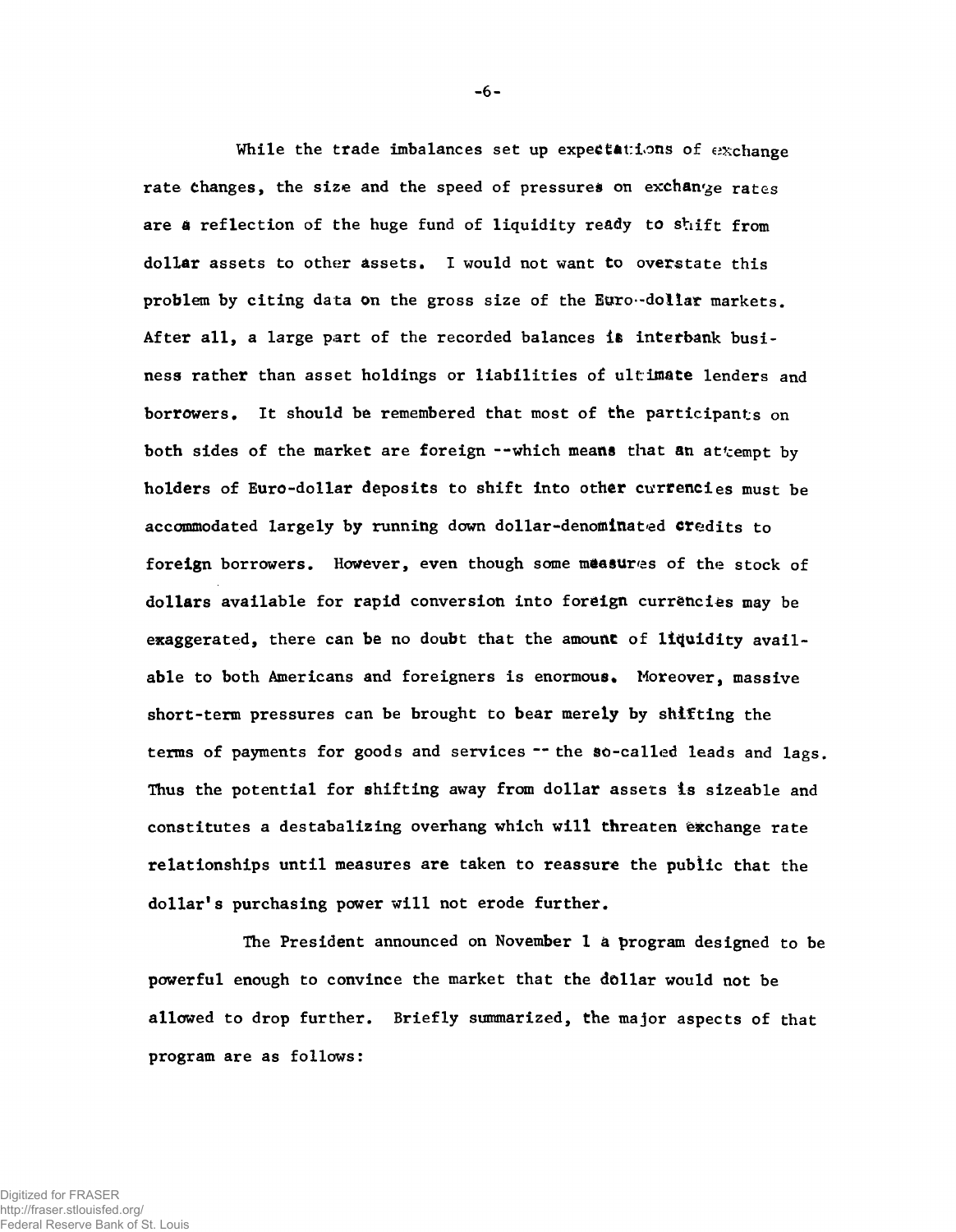1. On monetary policy, the Federal Reserve acted by raising the discount rate a full per cent to 9-1/2 per cent and by imposing a 2 per cent supplementary reserve requirement on large denomination time deposits. That substantial dose of monetary restraint was attuned to the severity of our inflation problem and also was consistent with the need to reassure exchange markets that resistance to deterioration of the dollar would be given a high priority.

2. A number of other actions designed to provide funds to support the dollar were also announced: an increase of \$7.6 billion to \$15 billion in the swap arrangements with Germany, Switzerland and Japan, and activation of the swap line with Japan; a drawing of \$3 billion worth of strong currencies on the United Staces reserve position in the IMF; the use of \$2 billion equivalent of SDRs owned by the United States to purchase currencies useable for market intervention; and plans to raise up to the equivalent of \$10 billion of foreign currencies through the sale of U.S. Treasury foreigncurrency obligations. These measures bring to \$30 billion the ammunition available for intervention in foreign exchange markets and we pledged forceful intervention to stabilize the market. In addition, the Treasury will raise its gold auctions to at least 1,500,000 ounces per month from the previously announced 750,000 ounces.

3. For their part, authorities in other countries have undertaken vigorous market intervention to support the U.S. actions, and have pledged their cooperation to restore stability in exchange markets.

-7-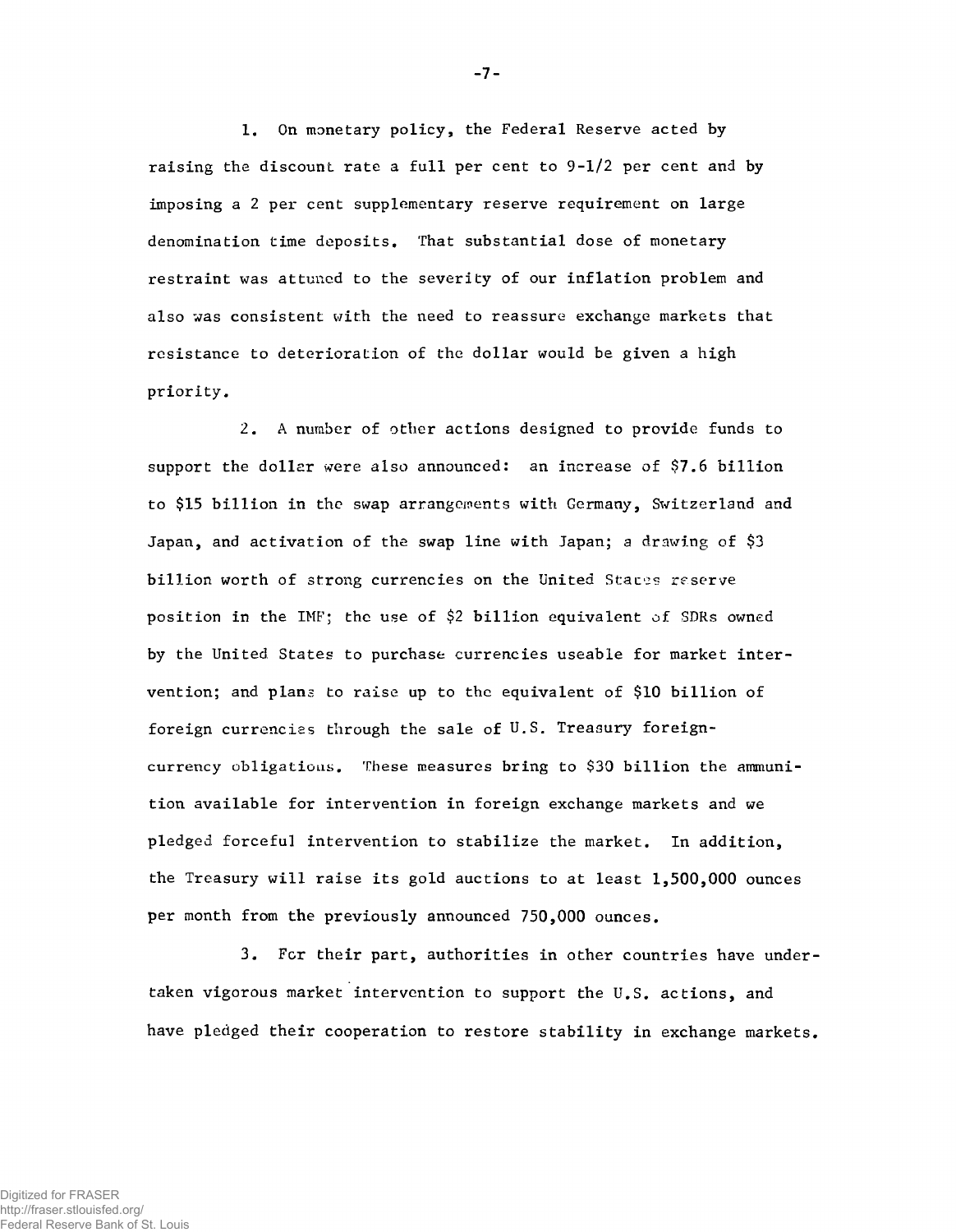Since the low point of October the average value of the dollar has gained about 7 per cent, almost to the level at the beginning of the month. Against the German mark, Japanese yen, and Swiss franc the gains have been 10, 6, and 11 per cent, respectively. However, as usual, the market is waiting to be shown that official programs will actually deliver the desired results. What is the evidence that is likely to convince the market that the dollar is strengthening?

The most effective direct evidence would be a consistent reduction in U.S. trade deficits. For that to happen there will need to be a reversal of the cyclical pattern described earlier. The U.S. position can best contribute to this by achieving a slow growth path that is steady and stable and avoids pressure on our productive capacity. With persistence and strong citizen support present policies can achieve such a path for the United States. Cooperative and complementary actions are also needed from other industrial countries whose recovery from the recession has been far from vigorous. On this score, too, there are grounds for expecting improvement. Germany and Japan, in particular, have recently adopted fiscal measures aimed at reinvigorating their economies and these measures should start to have an effect next year. Moreover, authorities abroad are expected to carry through with additional measures should their growth paths remain sluggish.

As a consequence of these complementary policy moves, the growth rate of the United States economy in 1979 is expected to be somewhat lower than the estimated 4 per cent pace of 1978, while the growth

-8-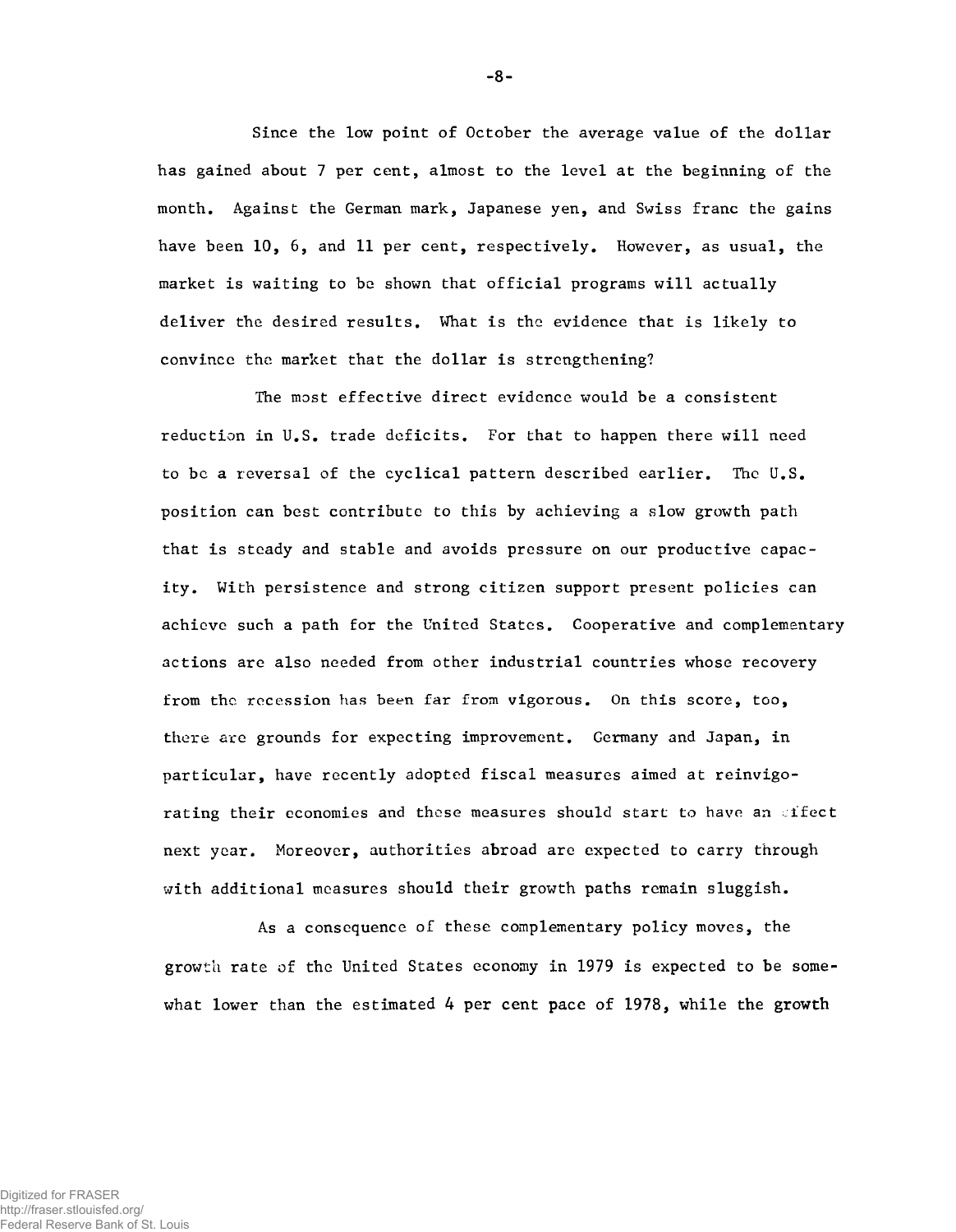rate of the leading foreign economies should advance to about 4 per cent in 1979 from only about 3 per cent this year. As these growth rates intersect, U. S. exports should increase but imports be retarded. In fact, recent months have already seen a pickup in the volume of exports although these recent changes probably result more from the sharp depreciation of the dollar over the past year than to a shift in relative economic growth rates.

On the inflation front the United States obviously has a tough task ahead. As noted, the rate of inflation in this country in recent months has considerably exceeded the rate in a number of our competitors. However, inflation rates abroad may rise a bit as demand picks up, and as the benefits of currency appreciation diminish, while an end to the depreciation of the dollar would reduce inflationary processes in the United States.

Taking these potential trends into account, there could be a material reduction in the U.S. trade deficit, though there may be months of erratic movements. Projections in this area are always hazardous, but I would anticipate a substantial decline next year from the current \$30 billion rate. It is also worth keeping in mind that the United States has a large and growing surplus in the non-goods sector of its international current account, especially from the return on foreign investments. Including these receipts, our current account balance - covering goods, services, and unilateral transfers — is estimated to be in deficit by less than \$20 billion this year, and may be at half that rate in the closing months of 1979.

**- 9-**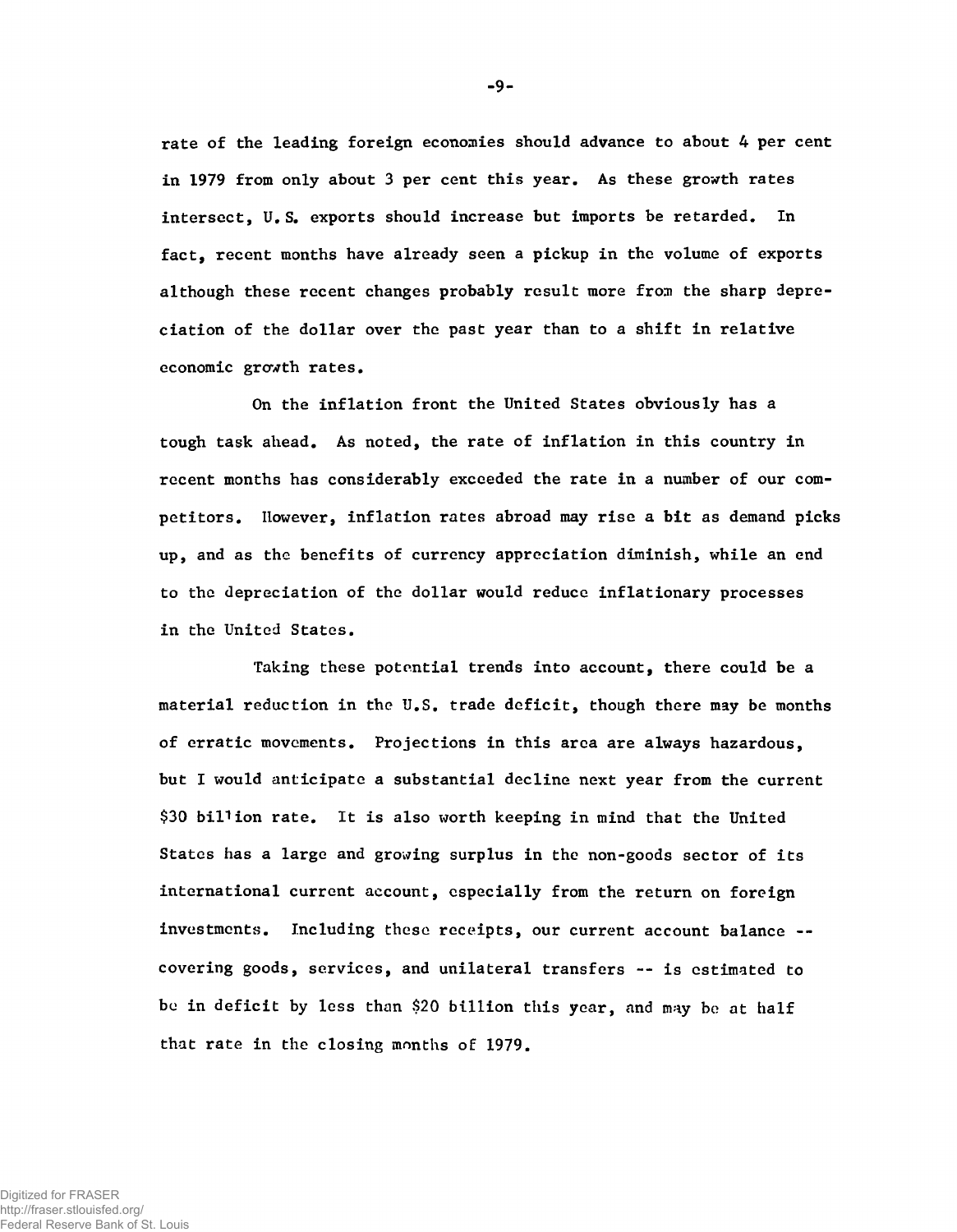We are now only at the beginning of the process of restoring equilibrium to international financial markets. What happens in those markets is important to us because uncertainties there feed back into our economy, holding down investment and driving up our inflation rate. An improved trade balance would also directly support our economy as we move to slow the rate of growth of domestic demand. It is sometimes overlooked that our exports are now an important part of total U.S. production accounting for over 11 per cent of all goods produced. More broadly, however, sustained reduction in our trade deficits would be a signal to the n.arket that we are making progress on the fundamental problems of our economy. There is an especially delicate balance of risks in slowing the growth of the economy and slowing the rate of inflation. But in my view, slowing inflation is critically needed not only to restore equilibrium internationally but also as a precondition for continued healthy growth at home.

Therefore, I repeat before this audience some of the actions I recommended in early summer and again in October.

First, additional fiscal restraint must be applied not only because it is needed to reduce inflationary pressures but also because it has become a domestic and international flag bearer for market confidence. A cut of 10 per cent in government spending is the minimum we should accept but to do this you and I must reduce our demands on government.

**-1 0 -**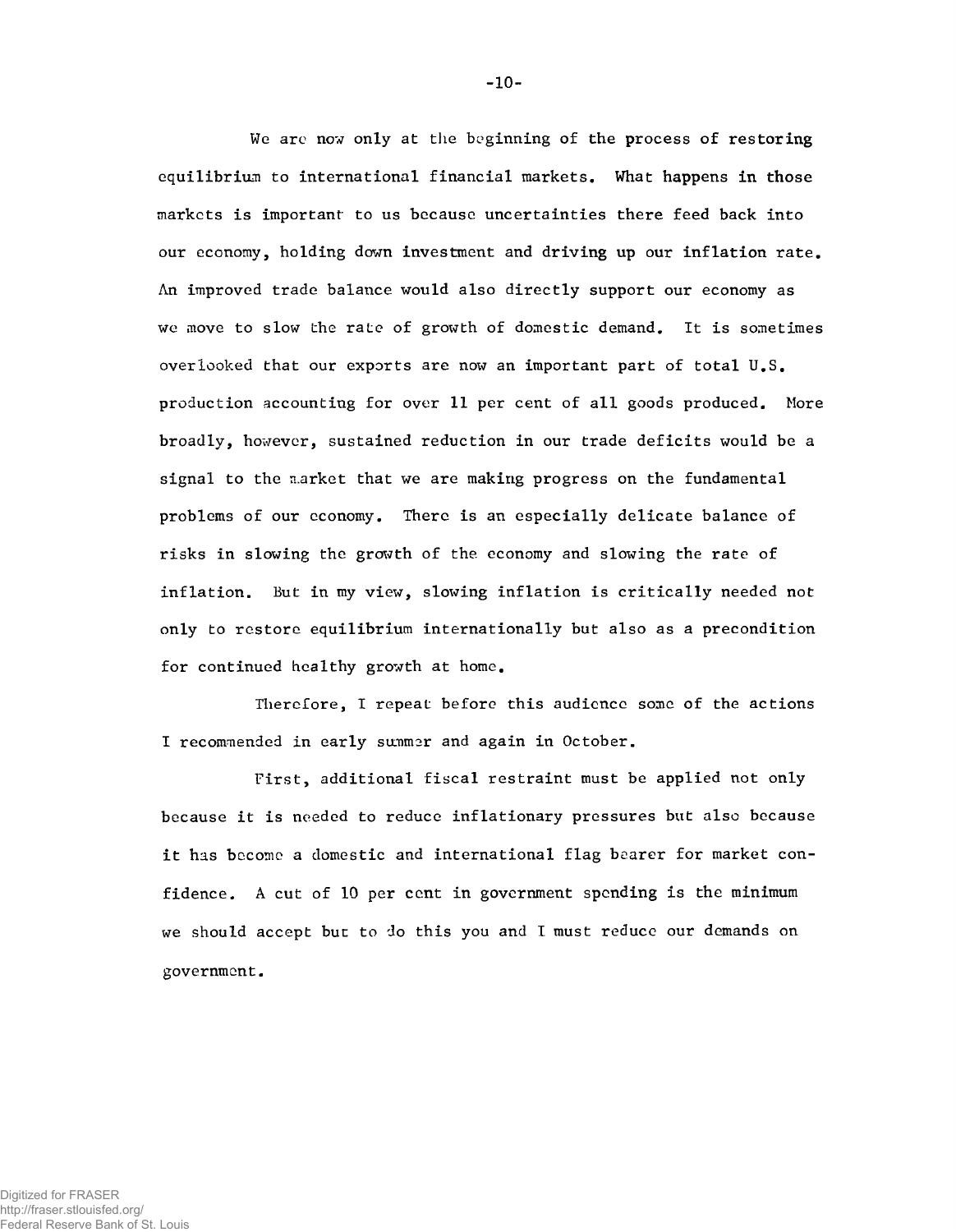Second, spending cuts should permit a margin of revenue to be used to spur new investment in plant and equipment to modernize our productivity capacity and generate new jobs and to encourage a lower rate of wage increase.

Third, we should lift the straight jacket of interest rate controls both at federal and state levels so that our people can be paid a positive rate for savings not the negative rates presently evident. Only by encouraging saving can we amass the needed funds for new long-term capital investment even though this will reduce the per cent of disposable income dedicated to current consumer spending. If we are to keep up with our foreign competitors, especially Germany and Japan, a strong and sustained capital spending program is not a luxury but a critical necessity. It may mean that we give up some present consumer spending but it will insure a long run competitive vitality without which the United States will become a second class economic power producing very little and consuming products manufactured abroad.

Fourth, the United States needs a strong energy program of conservation and new production of both old and new types of energy preferably financed by the private sector and stimulated by rapid investment tax write-offs and lower capital gains taxes. But if it takes more direct government effort a program of government loan guarantees, low rate loans, or even price and market guarantees could be a means of accelerating investment in energy exploration, production and new development. Again the economic and political strength of the United States could ride on this too long delayed effort.

**- 1 1 -**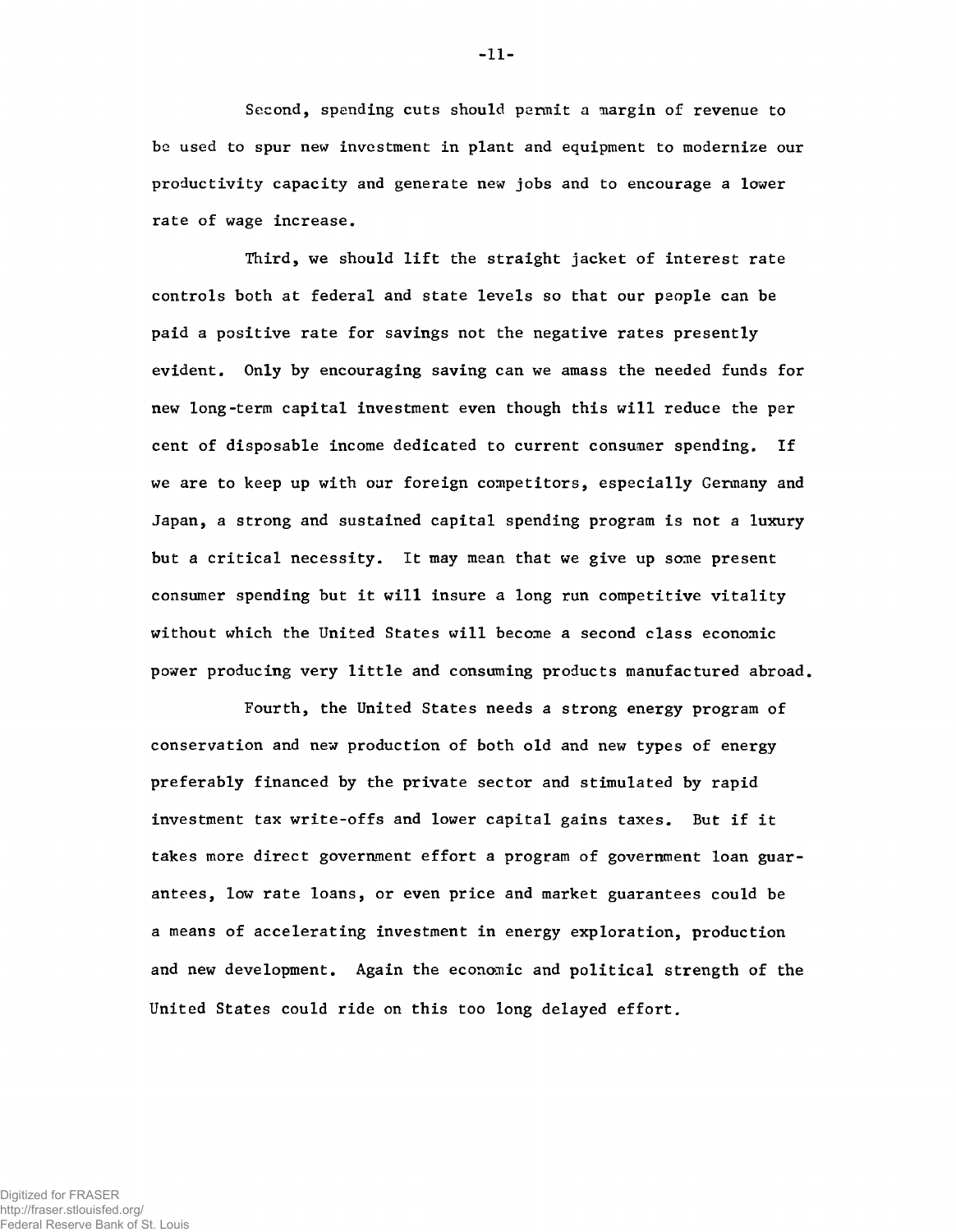Finally we must have the political and public strength and support to sustain monetary restraint even in the face of modest reverses of growth rate or unemployment, for the strength of the dollar at home and abroad is critical to our place in the economic world. We can no longer afford to restimulate our economy at the first sign of reverses nor accelerate its growth to levels sharply above those of our prime foreign competitors.

It must be obvious that, in my opinion, we in the United States face a series of challenges the solutions to which will probably set our course for years to come either toward continued greatness or fading glory. Do we have the collective will to forego short run excesses in consumption, plan for a stronger productive future, and take our medicine for past mistakes? I believe we do if the choices are explained and the challenges are given the highest priority in the decision making of consumers, businesses, and governments.

The success or failure of the United States in getting its economic house in order will be of importance to all our trading partners and to all who use the dollar as a transaction currency or an integral part of their international reserves. The impacts can be viewed in both short- and long-run dimensions.

If the United States is not successful in bringing its inflation rate under control or cannot reduce its balance of trade deficit, the value of the dollar would likely depreciate further, causing additional instability in the international financial markets and damaging the reserve currency characteristics of the dollar.

 $-12-$